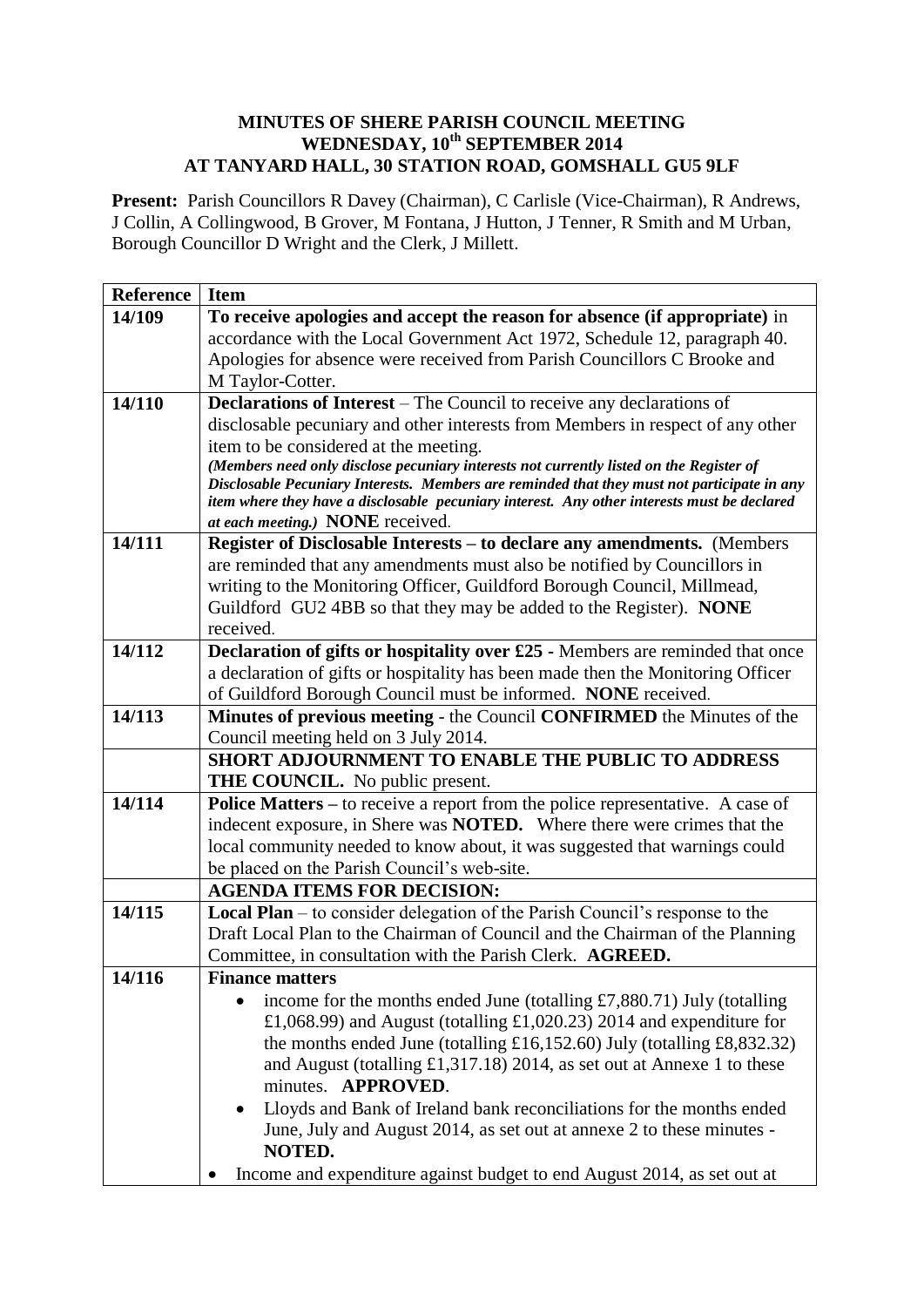|        | annexe 3 to these minutes. NOTED.                                                   |
|--------|-------------------------------------------------------------------------------------|
|        | (Note: the move to enhanced financial accounting software had enabled               |
|        | monthly reporting, as from the July 2014 reports)                                   |
|        | <b>APPROVED</b> payment of the annual insurance premium of £3,381.65.               |
|        | (Power: Local Government (Miscellaneous Provisions) Act 1976, s 19)                 |
|        | To consider the RECOMMENDATIONS of the General Purposes                             |
|        | Committee meeting on $2nd$ September, to purchase the following items:              |
|        | a) 20 metre Mantis zip wire, costing £8,869.75, at Goose Green play                 |
|        | area; b) Nexus Viper Rope Swing, costing £8,767.75, at Goose Green                  |
|        | play area; c) one initial set of adult fitness equipment, costing £9,030 at         |
|        | Shere Recreation Ground with a further set being purchased for siting in            |
|        | the other villages of the Parish if the equipment at Shere proves popular           |
|        | and d) clearance of the side of the Goose Green play area to form a safe            |
|        | Adventure Trail, costing £950. All prices include delivery, installation            |
|        | and appropriate ground surfaces and exclude VAT. AGREED                             |
|        | <b>RECOMMENDATIONS.</b>                                                             |
|        | (Power: Local Government (Miscellaneous Provisions) Act 1976, s 19)                 |
|        | To consider a request to pay by Standing Order, the previously agreed<br>$\bullet$  |
|        | annual donation of £100 to Shere Village Nursery. AGREED, subject                   |
|        | to the approval of the internal auditor to this arrangement.                        |
|        | Guildford Local Committee 'Cluster Funding' – to note availability of<br>$\bullet$  |
|        | capital funds to spend on local projects and initiatives, via County                |
|        | Councillor K Taylor. NOTED.                                                         |
|        | To consider an estimate for weed killing at Shere car park. AGREED                  |
|        | to accept estimate of £230, excluding VAT, subject to confirmation as to            |
|        | the appropriate chemicals being used.                                               |
|        | (Power: Open Spaces Act 1906, ss 9, 10)                                             |
|        | To note the final list of projects for implementation in 2015/16, that              |
|        | were being put forward for grant funding from Guildford Borough                     |
|        | Council: AGREED that the final list include: asphalt re-surfacing of                |
|        | Peaslake and Holmbury St Mary village hall car parks; Goose Green:                  |
|        | levelling and clearing site for an Adventure Play Area, Christmas lights            |
|        | for Shere; signs/plaques for tourists/to promote the history of Shere               |
|        | village and for extensions and alterations to Holmbury St Mary football             |
|        | club pavilion.                                                                      |
| 14/117 | Accounts for the year 2014/15                                                       |
|        | The Council CONFIRMED that the Council's internal auditor, Mark                     |
|        | Mulberry, is fully independent of the Council and meets the standards required      |
|        | to carry out the internal audit.                                                    |
|        |                                                                                     |
|        | The Council <b>AUTHORISED</b> the Responsible Finance Officer, in consultation      |
|        | with the Chairman and Vice Chairman of the Finance Committee, to undertake          |
|        | the following tasks and report back to the next meeting of Council for              |
|        | ratification:                                                                       |
|        | to confirm the scope of the internal audit for 2014/15; to approve the<br>$\bullet$ |
|        | internal audit plan setting out proposals for the internal auditor; to              |
|        | confirm that this properly takes account of the corporate risk (i.e. the            |
|        | controls and procedures within the Council which minimise the risk of               |
|        | the Council not being able to function or carry out what it sets out to do)         |
|        | to agree that the minimum tests proposed in the audit plan, together with           |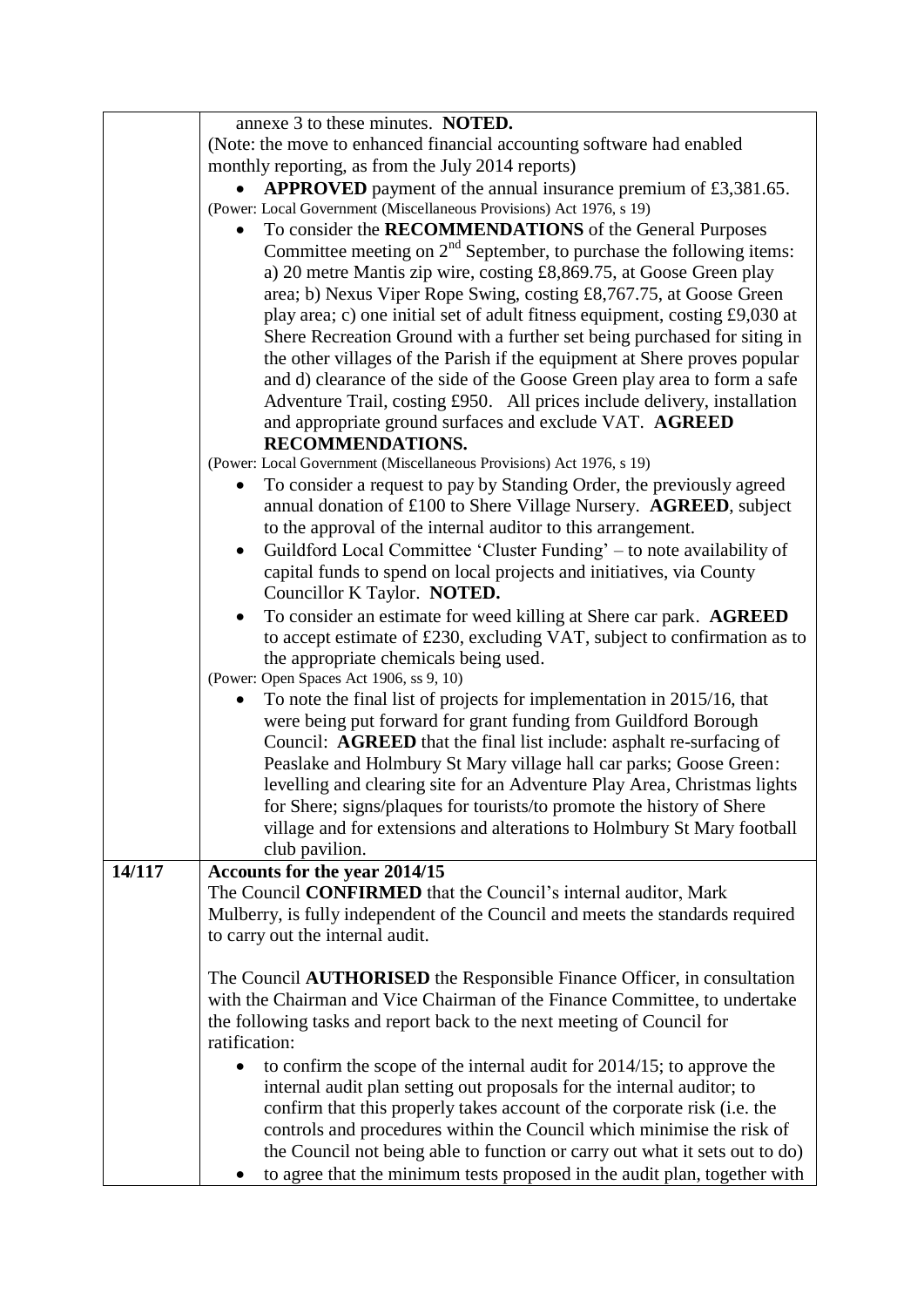| the Parish Council, are adequate and effective for the Council's internal<br>audit purposes                                                                      |  |
|------------------------------------------------------------------------------------------------------------------------------------------------------------------|--|
| to confirm that they have read and understood the Engagement Letter                                                                                              |  |
| and related terms and conditions, from the Internal Auditor for the year                                                                                         |  |
| 2014/15 and the Clerk be authorised to sign this confirmation.                                                                                                   |  |
| Cycling – to consider providing feedback to Surrey County Council on the<br>14/118                                                                               |  |
| impact on the Parish of the 'Prudential RideLondon' event in 2014. It was                                                                                        |  |
| <b>AGREED</b> to write to Surrey County Council expressing displeasure about                                                                                     |  |
| public rights of way being blocked; the closing of the access to Felday Field                                                                                    |  |
| (the Parish Council's recreation area), next to the drive to Felbury House, and                                                                                  |  |
| also that there was no compensation for businesses that had to close because of                                                                                  |  |
| the event. It was <b>AGREED</b> that C Carlisle & R Andrews draft the Parish                                                                                     |  |
| Council's response, in consultation with the Clerk. D Wright reported that there                                                                                 |  |
| was some funding available for inconvenienced communities and that bids for it                                                                                   |  |
| had to be sports related.                                                                                                                                        |  |
| Speed hump, in Peaslake – to consider a request from a local resident for a<br>14/119                                                                            |  |
| speed hump to be introduced at the 30 mile per hour sign, from the direction of                                                                                  |  |
| Ewhurst. Because of current technical aspects and conditions attached to                                                                                         |  |
| installing a speed hump, such as the need to provide lighting so that motorists                                                                                  |  |
| could see the hump and the fact that single speed humps were not normally                                                                                        |  |
| agreed to by the highways authority, it was AGREED that this request would                                                                                       |  |
| not be implemented.                                                                                                                                              |  |
| Planning meetings – to refer consideration of a report on the Parish Council's<br>14/120                                                                         |  |
| process for making Planning decisions to the Management and Strategy                                                                                             |  |
| Working Group meeting, on 22 <sup>nd</sup> October. AGREED.<br>14/121<br><b>Fish &amp; Chip van</b> – to consider a request for the van to stop in Peaslake on a |  |
| Wednesday or Thursday. The proprietors be informed that the Parish Council                                                                                       |  |
| has NO OBJECTION to the van stopping in Peaslake, provided it is in a safe                                                                                       |  |
| and appropriate location                                                                                                                                         |  |
| Localism funding application- to note that, following consultation with the<br>14/122                                                                            |  |
| majority of parish councillors, an application for a localism grant has been                                                                                     |  |
| made, on the basis that Surrey County Council retains liability for any works                                                                                    |  |
| carried out under this scheme. It is RECOMMENDED that this action be                                                                                             |  |
| RATIFIED. AGREED.                                                                                                                                                |  |
| <b>AGENDA ITEMS TO NOTE:</b>                                                                                                                                     |  |
| 14/123<br>Acquisition of strips of land in Holmbury St Mary – to note that a soil                                                                                |  |
| sample has been carried out opposite Holmbury Garage and did not show any                                                                                        |  |
| significant potential problems. The copies of the Deed of Transfer, from Surrey                                                                                  |  |
| County Council to the Parish Council had been prepared by the Council's                                                                                          |  |
| solicitor. AGREED to attach the soil survey report to the Deed of Transfer and                                                                                   |  |
| advise Surrey County Council that the report shows the level of contamination                                                                                    |  |
| at the time of Transfer and should be used as a reference point to which Surrey                                                                                  |  |
| County Council will indemnify the Parish Council (ref: para.11.5 of the Deed of<br>Transfer), if subsequent usage requires decontamination.                      |  |
| 14/124<br><b>Peaslake Farm</b> – to receive an up-date regarding the surrender of the existing                                                                   |  |
| lease and the granting of a new lease, which the Parish Council's solicitor is in                                                                                |  |
| the process of drafting. NOTED. It was also noted that two local residents had                                                                                   |  |
| submitted an application to the Land Registry to close the possessory title in                                                                                   |  |
| relation to Peaslake Farm. The Parish Council's solicitor had informed the                                                                                       |  |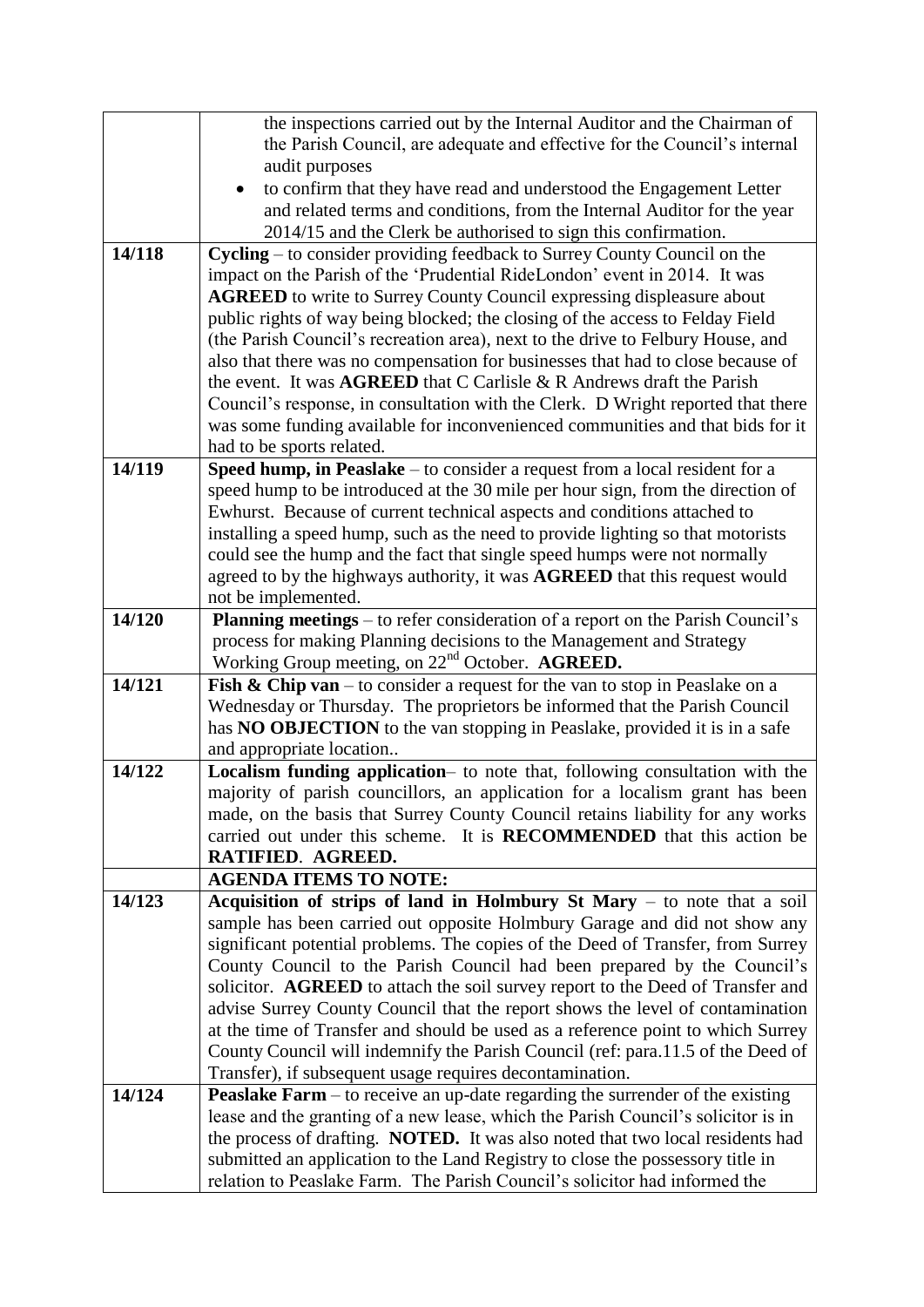|        | Land Registry that the Parish Council would be exercising its right to object to                                                                 |
|--------|--------------------------------------------------------------------------------------------------------------------------------------------------|
|        | the application, by $25th$ September. <b>APPROVED</b> the solicitor's estimated costs                                                            |
|        | of £600, excluding VAT, for co-ordinating and submitting the Parish Council's                                                                    |
|        | objection                                                                                                                                        |
| 14/125 | (Power: Local Government Act 1972, ss 124, 126 & 127)<br><b>Housing needs survey</b> $-$ to note that the survey was being distributed by Surrey |
|        | Community Action in early September, together with the Parish Council's                                                                          |
|        | Annual Report. NOTED.                                                                                                                            |
| 14/126 | <b>Community speedwatch</b> - to note that an article had been placed in the parish                                                              |
|        | magazine, inviting volunteers to operate the community speedwatch, in Shere.                                                                     |
|        | <b>NOTED.</b> Four residents from Shere and three residents from Peaslake had                                                                    |
|        | volunteered so far and training for them would be arranged.                                                                                      |
| 14/127 | Peaslake Village Store (and Post Office): Review of Asset of Community                                                                           |
|        | <b>Value Register</b> – to receive a report from appeal session, held on $4th$                                                                   |
|        | September. NOTED that the Governance and Law Lawyer, at Guildford                                                                                |
|        | Borough Council had found as a matter of fact, that Peaslake Village Stores                                                                      |
|        | meets the statutory definition of an Asset of Community Value. The listing                                                                       |
|        | should therefore, stand but the register should be amended to remove reference                                                                   |
|        | to the Post Office. It was also <b>NOTED</b> that an owner of listed land may                                                                    |
|        | appeal to the First-Tier Tribunal against the local authority's decision on a                                                                    |
|        | listing review in respect of the land.                                                                                                           |
| 14/128 | Minutes of the General Purposes Committee meeting on 2 September – to                                                                            |
|        | note draft minutes. NOTED and highlighted two amendments to the draft                                                                            |
| 14/129 | minutes.<br>Clerk's report (for noting, delegation to the Clerk or inclusion on the next                                                         |
|        | agenda)                                                                                                                                          |
|        | Silt build up adjacent to Tillingbourne – discuss situation with                                                                                 |
|        | <b>Environment Agency</b>                                                                                                                        |
|        | CPRE supper-seminar on fracking - NOTED that tickets were available<br>$\bullet$                                                                 |
|        | for this event, in Dorking, at a cost of $£12.50$ .                                                                                              |
|        | Purchase of three white, female ducks for the stream, in Shere -                                                                                 |
|        | <b>AGREED</b>                                                                                                                                    |
|        | Himalayn Balsam at Ewhurst Road, Peaslake - advise Surrey Wildlife                                                                               |
|        | Trust that Himalayan Balsam is growing at this location                                                                                          |
|        | Response from owner of Peaslake bike shop regarding positioning of<br>$\bullet$                                                                  |
|        | bike stands and arrangements for washing bikes. NOTED.                                                                                           |
|        | Shere car park – <b>NOTED</b> that Guildford Borough Council were being<br>$\bullet$                                                             |
|        | pressed to address the declining condition of the car park                                                                                       |
|        | Filming in Shere – <b>NOTED</b> that the BBC had approached the Parish                                                                           |
|        | Council with a view to filming, in mid-October, for two weeks. The                                                                               |
|        | Parish Council's filming policy had been sent to them.                                                                                           |
| 14/130 | Councillors' Business (for noting, delegation to the Clerk or inclusion on the                                                                   |
|        | next agenda).                                                                                                                                    |
|        | C Carlisle queried progress on new Parish Council web-site. It was <b>NOTED</b>                                                                  |
|        | that a meeting was being arranged with the supplier.                                                                                             |
|        |                                                                                                                                                  |
|        | M Fontana re: purchase and installation of defibrillators in the Parish -                                                                        |
|        | <b>AGREED</b> to proceed and seek information from Albury Parish Council.                                                                        |
|        | Report to next meeting of Council.                                                                                                               |